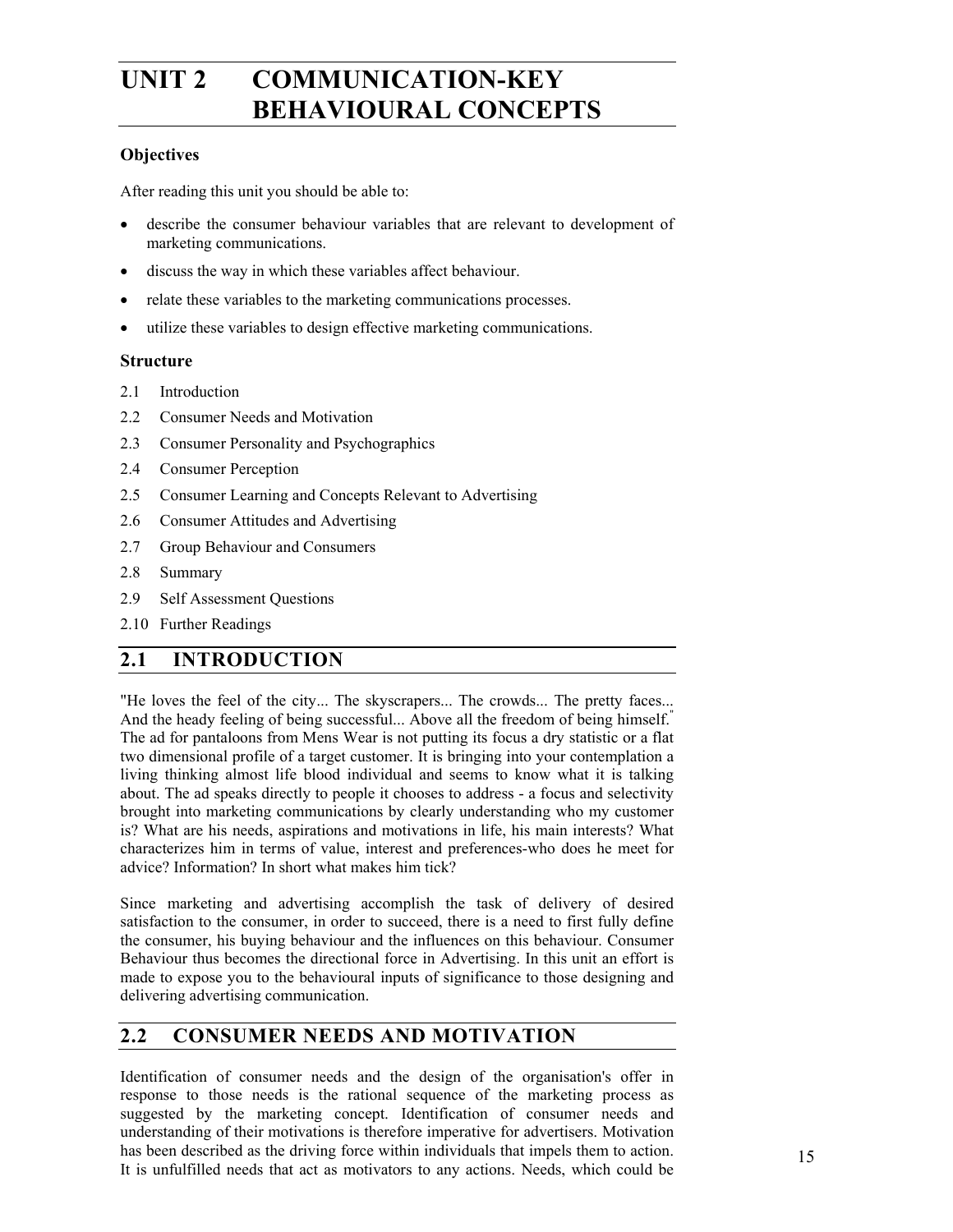primary or secondary have been classified variously in terms of Maslow's need hierarchy, the need two etc. Motivation has a dynamic nature because existing needs are never fully satisfied, new needs emerge as old needs attain satiation and selection of goals is strongly effected by success/failure in prior goal attainment. Advertising as a function makes extensive use of the concepts of consumer needs and motivation in basically two ways. The first and more common usage is the positioning application where the marketing communications are designed in response to whether the product is to be positioned as a satisfies of social needs is to be designed as fulfilling rational or emotional motives. The second and relatively less frequent use of these concepts is made by advertisers is in trying to understand the nature of advertising itself as a product, a satisfies for the consumer's need for product and brand information and then designing marketing communications acordingly, in response to the need definition in each given case.

The underlying concepts that therefore need to be understood are the hierarchy of needs, motives and goal selection by consumers, and relationship between needs and motives.

#### **Activity 1**

Look at 5 shirting advertisements on the television. Identify the needs that the advertiser is trying to target in each case. Do you think that the motivation created by the advertisers are the most suitable ones in each case? If not what are the suggestions you would like to offer.

| S. No.    | <b>Need Identified</b>   | <b>Suggestions</b> |  |
|-----------|--------------------------|--------------------|--|
| Ad. 1     |                          |                    |  |
| Ad. 2     |                          |                    |  |
| Ad. $3$   |                          |                    |  |
| Ad. 4     |                          |                    |  |
| Ad. 5     |                          |                    |  |
| <b>12</b> | CONSUMED DEDSONALITY AND |                    |  |

## **2.3 CONSUMER PERSONALITY AND PSYCHOGRAPHICS**

Personality, the sum total of the inner psychological characteristics that both determine and reflect how a person responds to his environment is also defined as the psychological blue print of an individual.

Personality as a variable is used to explain individual differences rather than individual similarities. Advertisers are often faced with questions that ask

- a) What is the type of person expected to adopt the new line of cosmetics for men?
- b) What are the traits associated with readers of specialty magazines as opposed to those of general magazines?
- c) Are buyers of Marini and Ambassador likely to be different kind of people?

Study of consumer personality is essential because it reflects individual differences and because it is stable and enduring, furnishes the advertiser with a rich understanding of what subconscious motivations may underlie seemingly simple buying decisions (Freud's theory of Personality). This analysis may enable the design of a brand personality to obtain a degree of fit with target customer's personality, even imbue a brand with personality traits like aggressiveness or venturesomeness.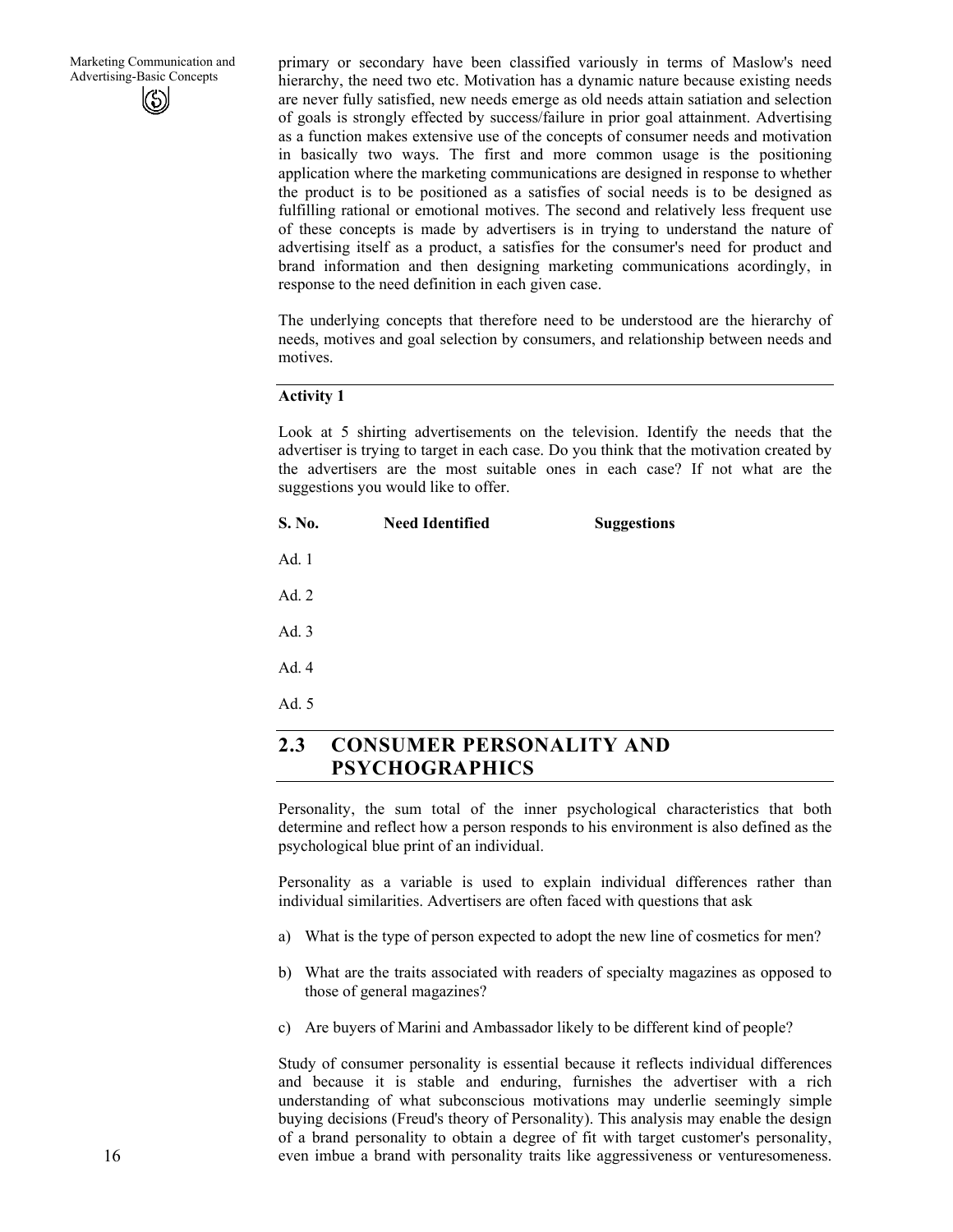Similarly, concepts of self-image, ideal self-image, social self-image etc. may be used by advertisers while developing brand personalities.

Psychographics, a study of lifestyles of consumers on the other hand tries to analyse consumer not in terms of objective and measurable demographic data but as individuals pursuing definitive lifestyles as depicted by their activities, interest, opinions and values in addition to the demographic information. Psychographic analysis therefore does not merely enable the advertiser to identify who is to be addressed but also what to say, how to say and where to say it. Psychographic segmentation enables the advertiser to segment the whole population into 8-10 lifestyle types who can be rigorously defined as people and be understood. Tools of AIO studies and VALS typologies picturise consumers in far more complete and qualitative terms.

#### **Activity 2**

Carry out a survey of 10 motocycle owners and scooter owners to find out their personal preferences about their likes and dislikes, their product choices, social relationships, hobbies, the way they spend time and money. Compare the aggregate profiles of the 2 sets of people. Do you .fine that the difference in personal preferences is significant?

………………………………………………………………………………………… ………………………………………………………………………………………… ………………………………………………………………………………………… …………………………………………………………………………………………

### **2.4 CONSUMER PERCEPTION**

Perception may be described as how we see the world around us. Two individuals seeing the same ad may interpret them differently depending upon their perception of what is depicted. Perception is defined as process by which individuals select, organize and interpret stimuli into a meaningful and coherent picture of the world. A stimulus is any unit of input to the senses. Concepts like absolute threshold and sensory adaptation are of special significance to advertisers. Absolute threshold is the lowest level at which an individual can experience a sensation. For example, the distance at which a commuter can notice a billboard is that individual's absolute threshold. As absolute threshold measures under conditions of constant stimulation, billboards would need to be of spectacular size or interest in order to be noticed if the driver is driving on a busy highway plastered with series of billboards. This is also termed as sensory adaptation. Another concept of interest is differential threshold or J.N.D. (Just Noticeable Difference) which is the minimal difference that can be detected between two stimuli. This concept is seen in use in gradual, over the time changes in ad formats or spokesperson model, package changes logo or typography changes or emphasis shifts in advertising messages. Some other perceptual constructs which are releavant here are:

**Selective Exposure :** Consumers tend to actively seek out messages that are pleasant, or relevant to present needs, are sympathetic. Painful or threatening messages are ignored or screened out. Reassurative advertising that pats the consumers on the back for the wisdom of their buying decision is also retained and valued. Examples of avoidance behaviour are cancer ads and heavy smokers and social advertising regarding electricity and water wastage etc.

**Selective Attention :** Consumers vary in terms of the attention they give to stimuli which meet their needs and interests as compared to those irrelevant to their needs. They also vary in terms of kinds of information in which they are interested as well as in the form of message and type of medium they prefer.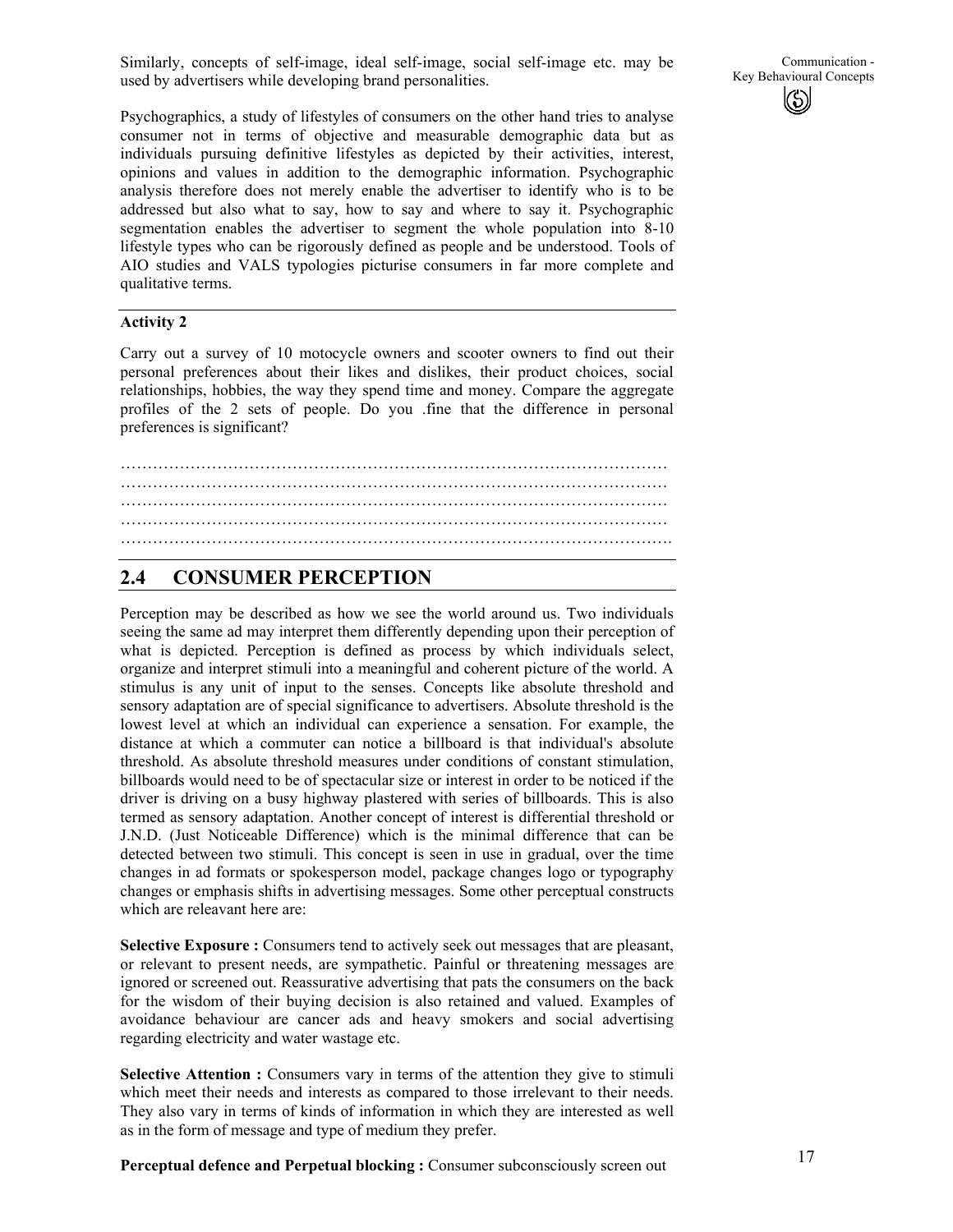stimuli which is important for them not to see even though exposure has taken place.

Furthermore consumers tend to distort information that is not consistent with their values, beliefs and needs. Some of the distorting influences are physical appearances, stereotypes, first impression, Halo effects or even irrelevant cues. For example people tend to associate qualities with physical appearances (e.g., an image of an efficient housewife in terms of physical appearance which in most peoples minds may be quite at variance with the actual modern housewives today, which again may vary from society to society on physical appearance of an efficient business executive or a research scientist). Selection of models for print and TV commercial therefore becomes a key element in the persuability of the ad.

Perceptual blocking refers to the consumer tendency to protect themselves from the consistent bombarding of advertising stimuli by simply shutting off, i.e. tuning out the stimuli from conscious awareness. Research shows the problem to be very undespread. Advertisers today face the challenge to be able to understand the input to such behaviour, so that their reach and effective reach do not develop into different statistics.

#### **Activity 3**

Talk to 5 consumers in respect of their most recent consumer durable purchases and find out the degree and extent of ad recall they display for the consumer durable in question. Compare this with the recall levels of 5 people who are not interested in buying that particular consumer durable. Do you notice a difference between the recall and retention of the 2 groups. Can you explain why this happened?

………………………………………………………………………………………… ………………………………………………………………………………………… ………………………………………………………………………………………… ………………………………………………………………………………………… ………………………………………………………………………………………… ………………………………………………………………………………………… ………………………………………………………………………………………… ………………………………………………………………………………………… ………………………………………………………………………………………….

### **2.5 CONSUMER LEARNING AND CONCEPTS RELEVANT TO ADVERTISING**

For the marketing perspective, we could define learning as the process by which individuals acquire the purchase and consumption knowledge and experience they apply to future related behaviour. Advertising makes widespread cues to need recognition or purchase motivation, which may, if supported by buyer intention, lead to purchase. Some of the important learning theory concepts of relevance to advertisers are:

**Repetition ;** Repetition increases the likelihood of retention of information received by reinforcing learning and showing the process of `decay' or forgetting. Evidence also suggested that `overlearning' or repetition beyond what is necessary to aid retention. Advertising scheduling makes use of the repetition concept in order to work out the necessary reinforcement needed for adequate retention. It has also been demonstrated that extretnely high numbers of exposures however would result in inattention or boredom, producing what is called 'advertising wearout'. Advertisers recognising this, user variations of advertising messages to offset wearout yet maintain frequency levels necessary for retention in case of frequently purchase products. Examples like those of Maggie Hot and Sweet tomato chilli sauce and Pepsi illustrate this.

**Stimulus generalisation** According to the classical conditioning theory, learning depends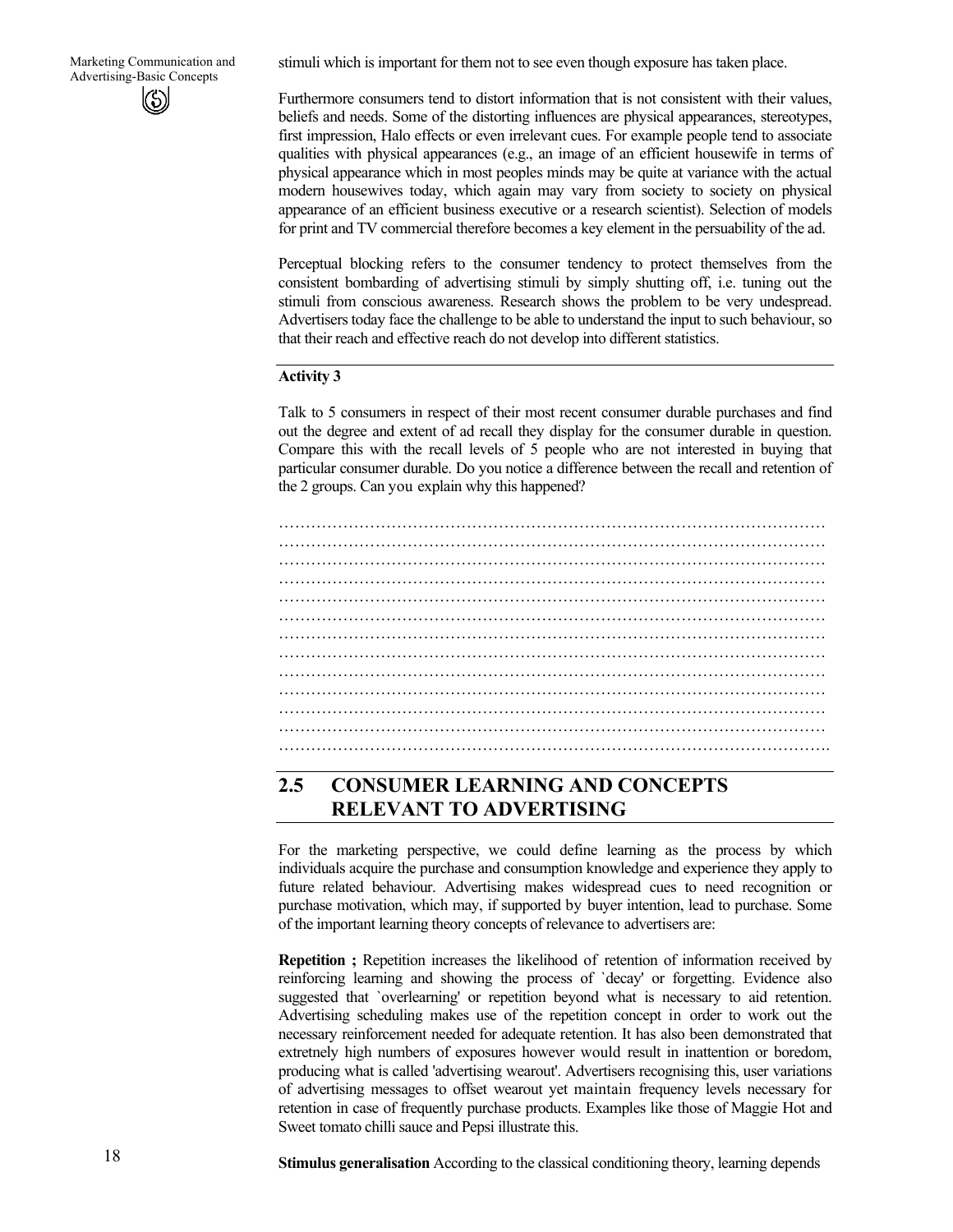not only on repetition but also on the ability of consumer to generalise. Once brand franchise has been built for a certain product and recognisable and favourable brand images exist, advertisers use similar background music, logo words or phraseology, sometimes even the models to help consumers retain favourable association of a new brand with an existing one from the same family. This is specially true of brand name extension in the early stages of new brand launch.

Communication - Key Behavioural Concepts

**Stimulus discrimination:** It is a concept opposite to stimulus generalisation and results in the selection of a specific stimulus from among similar stimuli. In the competitive world of today, when every brand fights a battle of identity in the consumer's mind, stimulus discrimination is a concept very extensively used as it is the foundation of creating and communicating differentiation.

Brand leaders wanting to establish or retain brand franchise would want the consumers so to discriminate while imitators would seek stimulus generalisation. Once stimulus discrimination has set in, however, it is difficult to oust a leader as has been proved by the Maggie name associated with the product noodles. So strong is the brand identification that in most consumers mind especially children it has almost earned the status of a generic name. In fact the longer the period of learning i.e., of associating a brand with a product the more likely is the consumer to discriminate.

Learning concepts from Cognitive theory - Four concepts here are specially relevant for application in marketing communications. These are:

**Rehearsal** Defined as the silent, mental repetition of material or information, rehearsal detennines how much information would be available for delivery from the short term memory to the long term memory store, for use in future decisions. Advertising by monitoring certain frequency levels and therefore more or less frequent exposures, aids rehearsal. However assort term memory is limited in capacity, marketers must understand that the information given is simple or unique enough to be absorbed without much loss. Research suggests that only 2 to 3 bits of information can be conveyed in a 15 second commercial if the object is later recall.

**Encoding :** Encoding is the process by which consumers select and assign a word or visual image to represent an object. Advertisers aid encoding by using brand symbols (Nestle nest, Woolmark, Onida devil). Learning a picture takes less time, than learning verbal information, but both together have been found to be important in forming overall mental image.

Consumers constantly recode information already encoded to include large amount of information. This ability to regroup relevant information together is called chunking. It is important for advertisers to understand the groupings or chunks that can be handled by consumers as recall is hampered if the chunks offered in an ad do not match those in the consumer's frame of reference.

#### **Activity 4**

Notice the Marketing Communications of 2 leading brands of soaps or shampoos or tea or coffee. How has, in terms of packaging, branding, ad appeal stimulus discrimination been applied?

………………………………………………………………………………………… ………………………………………………………………………………………… ………………………………………………………………………………………… ………………………………………………………………………………………… ………………………………………………………………………………………… ………………………………………………………………………………………….

# **2.6 CONSUMER ATTITUDES AND ADVERTISING**

An attitude is a learned predisposition towards an object reflects whether we are favorably or unfavorably disposed towards the object. As attitudes are in the nature of being acquired predisposition, advertising which contributes to the learning inputs